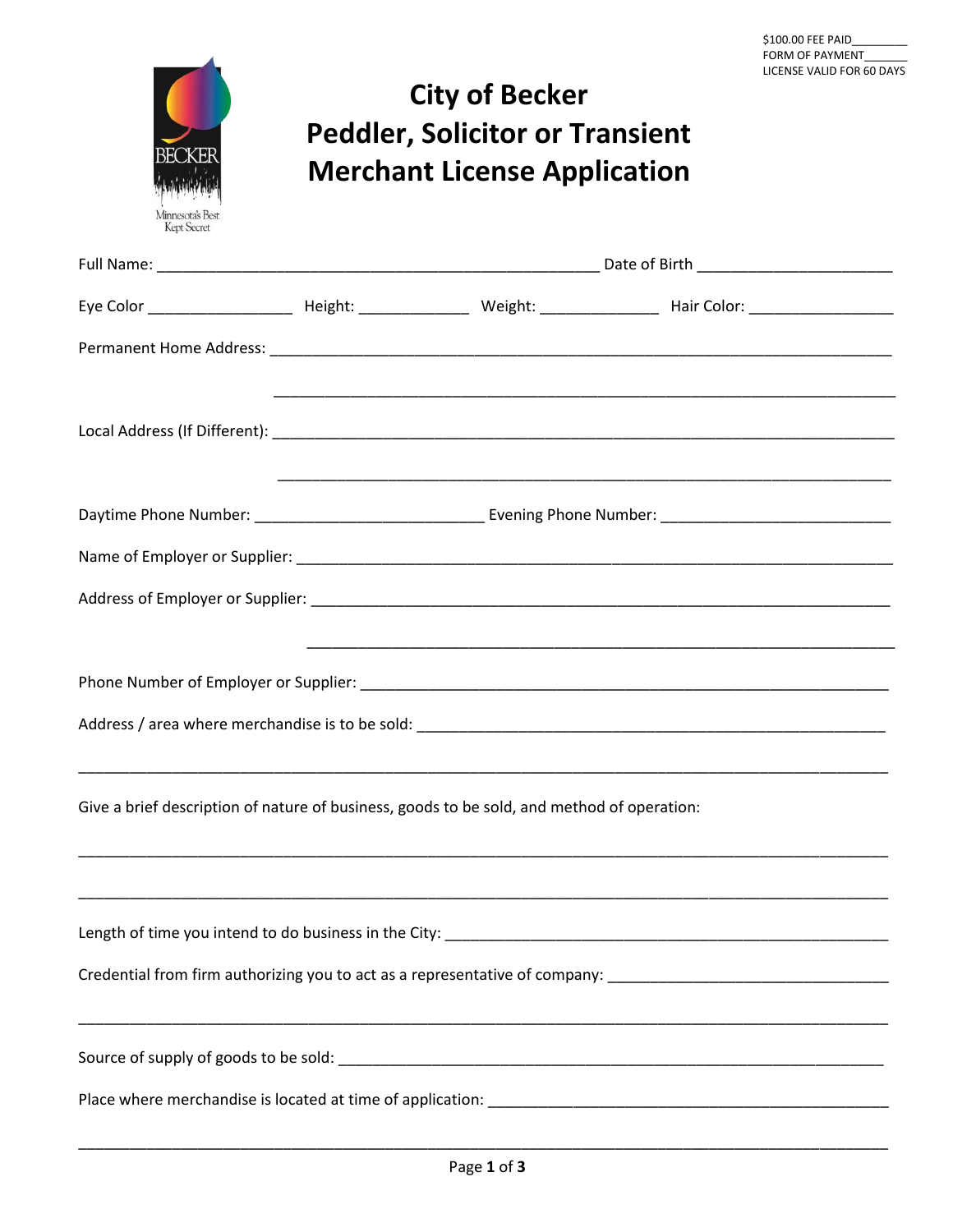|                                                                                                         | ,我们也不能会有什么。""我们的,我们也不能会有什么?""我们的,我们也不能会有什么?""我们的,我们也不能会有什么?""我们的,我们也不能会有什么?""我们的                                                                                                                                      |
|---------------------------------------------------------------------------------------------------------|-----------------------------------------------------------------------------------------------------------------------------------------------------------------------------------------------------------------------|
|                                                                                                         | Have you ever been convicted of any crime, either felony or misdemeanor or violate any municipal ordinance, other                                                                                                     |
|                                                                                                         |                                                                                                                                                                                                                       |
|                                                                                                         |                                                                                                                                                                                                                       |
|                                                                                                         |                                                                                                                                                                                                                       |
| Name other municipalities where you carried on similar business immediately preceding this date and the |                                                                                                                                                                                                                       |
| addresses / area from which such business was conducted (not to exceed three):                          |                                                                                                                                                                                                                       |
|                                                                                                         |                                                                                                                                                                                                                       |
|                                                                                                         |                                                                                                                                                                                                                       |
|                                                                                                         |                                                                                                                                                                                                                       |
|                                                                                                         |                                                                                                                                                                                                                       |
|                                                                                                         | <u> 1989 - Andrea Santa Andrea Andrea Andrea Andrea Andrea Andrea Andrea Andrea Andrea Andrea Andrea Andrea Andr</u><br>ATTACH A RECENT PHOTOGRAPH OF YOURSELF, APPROXIMATELY 2" X 2" SHOWING YOUR HEAD AND SHOULDERS |
| <b>Signature of Applicant</b>                                                                           | Print Name of Applicant                                                                                                                                                                                               |
| Date                                                                                                    |                                                                                                                                                                                                                       |
|                                                                                                         | May take up to five business days for processing.                                                                                                                                                                     |
|                                                                                                         | <b>Office Use Only</b>                                                                                                                                                                                                |
| Approved By:                                                                                            |                                                                                                                                                                                                                       |
|                                                                                                         |                                                                                                                                                                                                                       |
| <b>Becker Police Department</b>                                                                         |                                                                                                                                                                                                                       |
| Date                                                                                                    |                                                                                                                                                                                                                       |
|                                                                                                         |                                                                                                                                                                                                                       |

City Council Action: \_\_\_\_\_\_\_\_\_\_\_\_\_\_\_\_\_\_\_\_\_\_\_\_\_\_\_\_\_\_\_\_\_\_\_\_\_\_\_\_\_\_\_\_\_\_\_\_\_\_\_\_\_\_\_\_\_\_\_\_\_\_\_\_\_\_\_\_\_\_\_\_\_\_\_\_\_\_\_